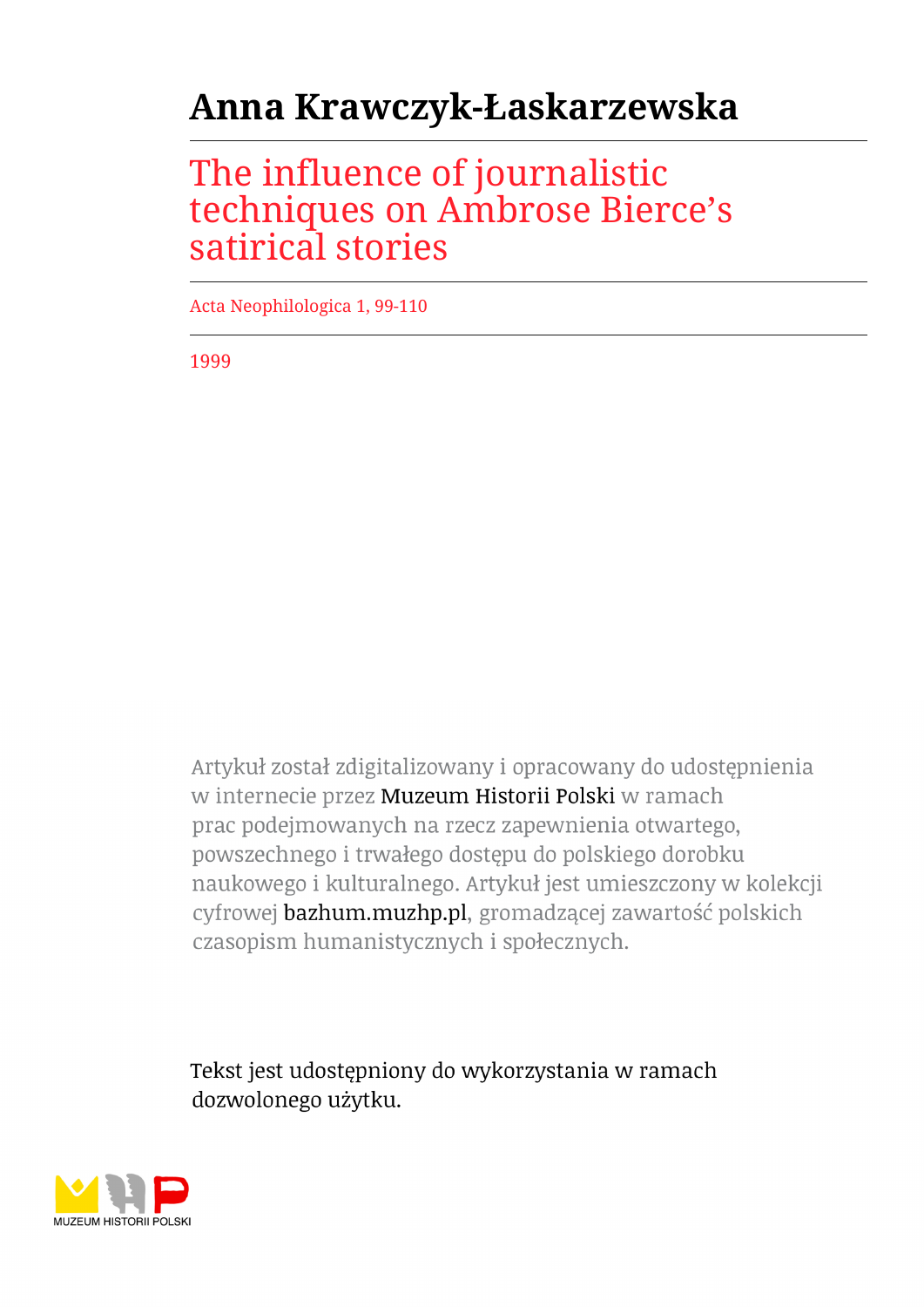Anna Krawczyk-Łaskarzewska Katedra Filologii Angielskiej UWM w Olsztynie

## **THE INFLUENCE OF JOURNALISTIC TECHNIQUES ON AMBROSE BIERCE'S SATIRICAL STORIES**

Reporter, n. A writer who guesses his way to the truth and dispels it with a tempest of words.

Ambrose Bierce, *The Devil's Dictionary* 

A work of literature is primarily a fruit of an individual personality and specific experience. Nonetheless, each writer lives in a particular milieu and their ideas are to a greater or lesser degree influenced by politics, economy, social institutions and attitudes, intellectual trends and popular beliefs cherished at a given period of time.

In one of the numerous manuals concerning American literature Ambrose Bierce is called "a prominent journalist and, for years, an unprominent writer"1. These words provide an excellent summary of his literary activity and lack of recognition on the part of either critics or readers. He usually evoked extreme feelings and earned numerous mutually exclusive sobriquets: bitter Bierce, God Almighty Bierce,a skeptical liberal, a misanthrope, a fighter, a realistic interpreter of life, a dandy, a titan, a breaker of images, an aesthetic Enemy of the People. Franklin K. Lane, erstwhile secretary of the Interior, considered him "a hideous monster, so like the mixture of dragon, lizard, bat, and snake as to be unnameable $12$ . Gertrude Atherton, one of his disciples, said that "Bierce had the most brutal imagination she had encountered in print"3.

**<sup>1</sup> Cleanth Brooks, R.W.B. Lewis, Robert Perm Warren,** *American Literature - The Makers and the Making,* **Book C 1861-1911 (New York, 1975), p. 1626.**

**<sup>2</sup> Vincent Starrett,** *Ambrose Bierce* **(Chicago, 1920), p. 11.**

**<sup>3</sup> Ibidem, p. 11.**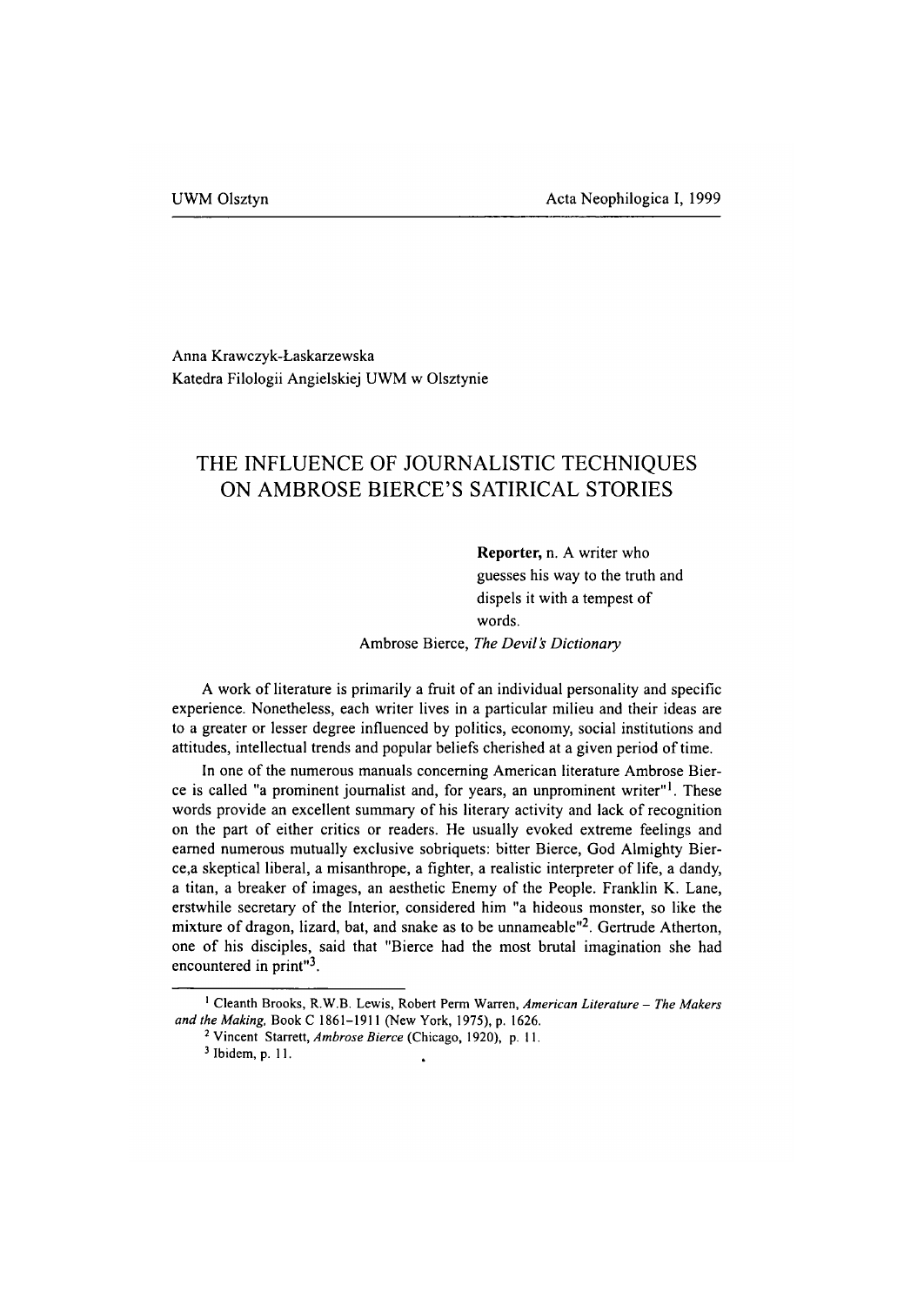According to Edward Said, "all attempts to divorce text from actuality are doomed to failure"4. The short stories written by Ambrose Bierce cannot be removed from the social reality of the 19th century America. This refers especially to his twenty three tall tales, also called "negligible stories", which are a product of the writer's disillusionment with the fraud and violence of the era that followed the Civil War. Bierce's profession was one of the essential factors contributing to his literary ingenuity. Working in newspapers for forty-five years was not a meaningless episode but rather an experience which enabled him to mature into a selfconscious and bold writer.

The writer's journalistic activities had also a great influence on the style and subject-matter of his satirical pieces. More importantly, to a large extent they shaped his controversial views upon the society and its wrong-doings. It should be stressed that Ambrose Bierce earned his reputation first and foremost as a journalist and his vituperative and witty articles simply electrified the public opinion in America. Bierce belonged to the few writers and thinkers of his generation who very quickly lost faith in the Jeffersonian ideal of democracy where unhampered actions of individuals automatically result in the good of the society<sup>5</sup>.

Crime and corruption in the world of business and politics, poverty of the majority of American society  $-$  all the phenomena characteristic of the transition period (accurately termed *The Gilded Age* by Mark Twain) proved that people are basically egoistic creatures motivated mainly by their own interests. Contrary to the hope of the Pilgrim Fathers who founded their first colony in 1621, America did not turn out to be a promised land, a place where everybody could achieve wealth and happiness and, at the same time, observe strict moral principles. The bitter remark contained in one of Bierce's commentaries well sums up his disgust with his fellow men: "To say of a man that he is like his contem-poraries is to say that he is a scoundrel without excuse"6.

Bierce hated not only corrupted people and institutions. He could not put up with general barbarity of life in the States: crudity, conceit, tobacco-chewing, illdressing, bad manners, the excessive use of slang and colloquialisms. In *The Devil s Dictionary* - an astonishing lexicon of postwar atrocities and follies, printed for twenty-five years in San Francisco newspapers and only later published in a volume  $-$  he gave an ironical definition of the word "ambrosia": "The diet of the gods  $-$  the modem peanut". This brief and witty explanation suggests that, despite amazing technological and new possibilities, American culture is going to the dogs, or rather it enters a stage of profanity and disrespect for classical notions and ancient gods. Mass culture involves simplification, ignorance and vulgarity.

**<sup>4</sup> Edward Said,** *The World, the Text, and the Critic* **(Boston, 1983), p. 101.**

<sup>&</sup>lt;sup>5</sup> Paraphrased after Nelson Manfred Blake, *A History of American Life and Thought* (New **York, 1972), p. 447.**

**<sup>6</sup> Jay Martin,** *Harvest of Change. American Literature 1865-1914* **(New Jersey, 1962), p. 116.**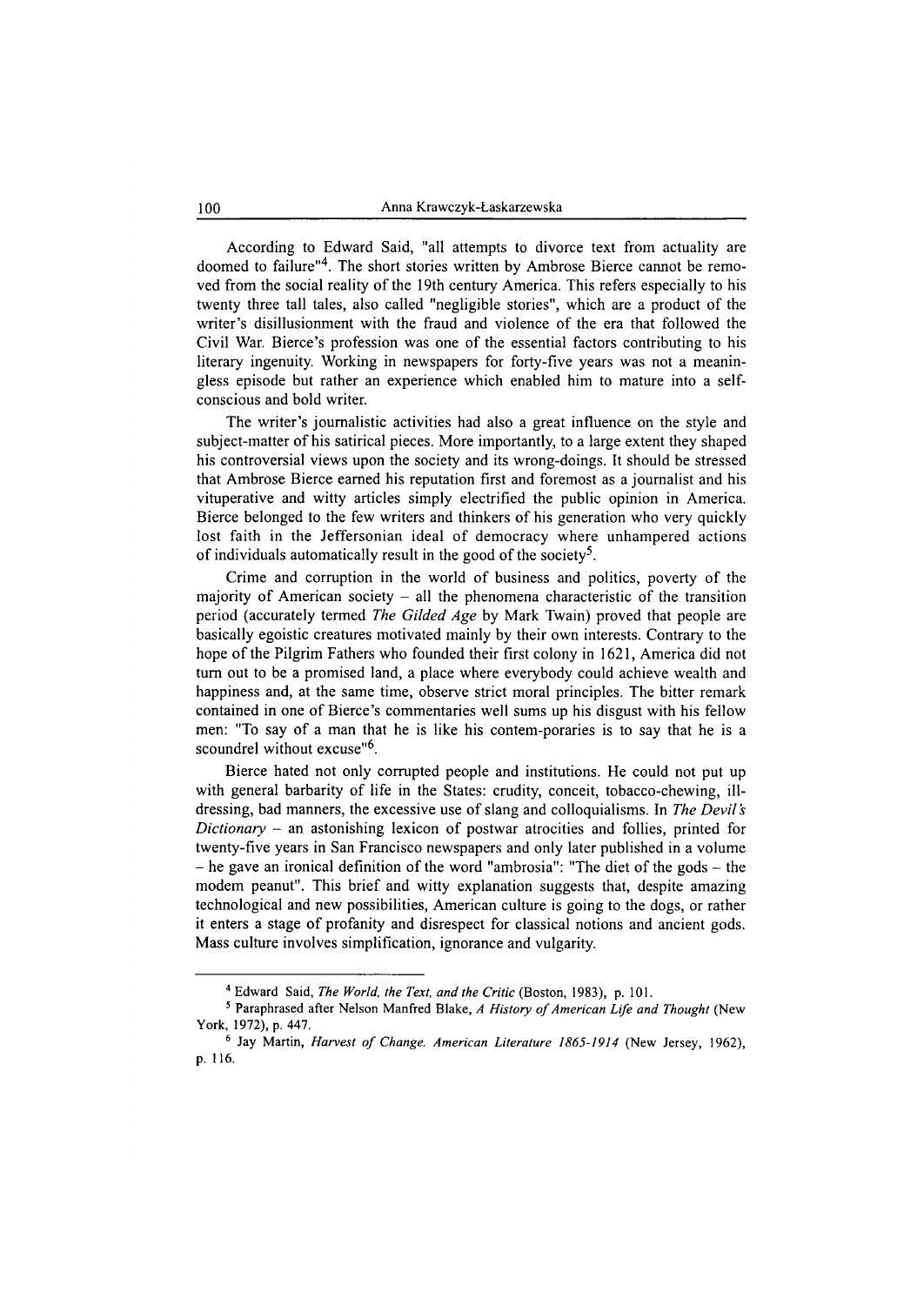Bierce was aware of the fact that he lived in a materialistic society dedicated to the "great black ebony God of business" (an expression coined by another disillusioned writer, Henry James). The American *fin-de-sikcle* meant a dawn of new, largescale consumerism. This was also a time of "values in motion", of moral chaos caused by a quick pace of economic and social changes.

Journalism which was "first promoted as a response to the boredom and frustration of urban life" began to assume a much more important role - that of the only reliable source of information and reference<sup>7</sup>. Particularly during the Civil War newspaper-reading had become Americans' steady habit. In the so-called reconstruction period "more Americans knew how to read than in any large European country, and in statistical terms a Yankee had more choices in journalism than any literate man under the sun"8. The American press was used as a powerful tool of propaganda by political factions and bosses. Soon, however, the mass reader's attention was directed to business malpractices: briberies, frauds or taxes which never reached the federal Treasury. A great crusade began which brought to the surface the scandalous corruption of industry magnates. One of the first journalists to take part in it was Ambrose Bierce.

In 1890's William Randolph Hearst, a legendary figure in the history of American press, hired Bierce and began a war against the mighty Southern Pacific, "publicizing all of its wrecks, even the slightest derailment, as major disasters or close shaves with destiny"9. Bierce did not hesitate to describe the railroad tycoon, Leiand Stanford, as Leland Stanford - a ruthless businessman interested only in making money and cheating the American government. The crusade turned out to be successful: Stanford had to give back some of the government subsidies and Bierce paved the way for the following generation of young journalists who believed that through the printed word they would reform the guilty American society. Indeed, Bierce deserves to be called one of the forerunners of the so-called muckraking journalism.

Years of journalistic practice turned out to be the most important factor determining Ambrose Bierce's view upon man and their environment. On the other hand, they were also a formative period for him as a writer. By continuous efforts to describe the hectic reality of the 19th century America, Bierce was able to develop his own style which singles out not only his provocative editorials and "town crier" columns, but also his satirical stories and brief fables. He achieved nearly classical precision and clarity of diction. The language used in his literary works is devoid of slang expressions and obscenities which, too often in his times, served as the only means of amusing the mass reader. It was rather in the field of journalism that he

<sup>&</sup>lt;sup>7</sup> *The Newsmongers. Journalism in the Life of the Nation 1690-1972* (New York, 1973), **p. 259.**

**<sup>8</sup> Ibidem, p. 194.**

**<sup>9</sup> Ibidem, p. 264.**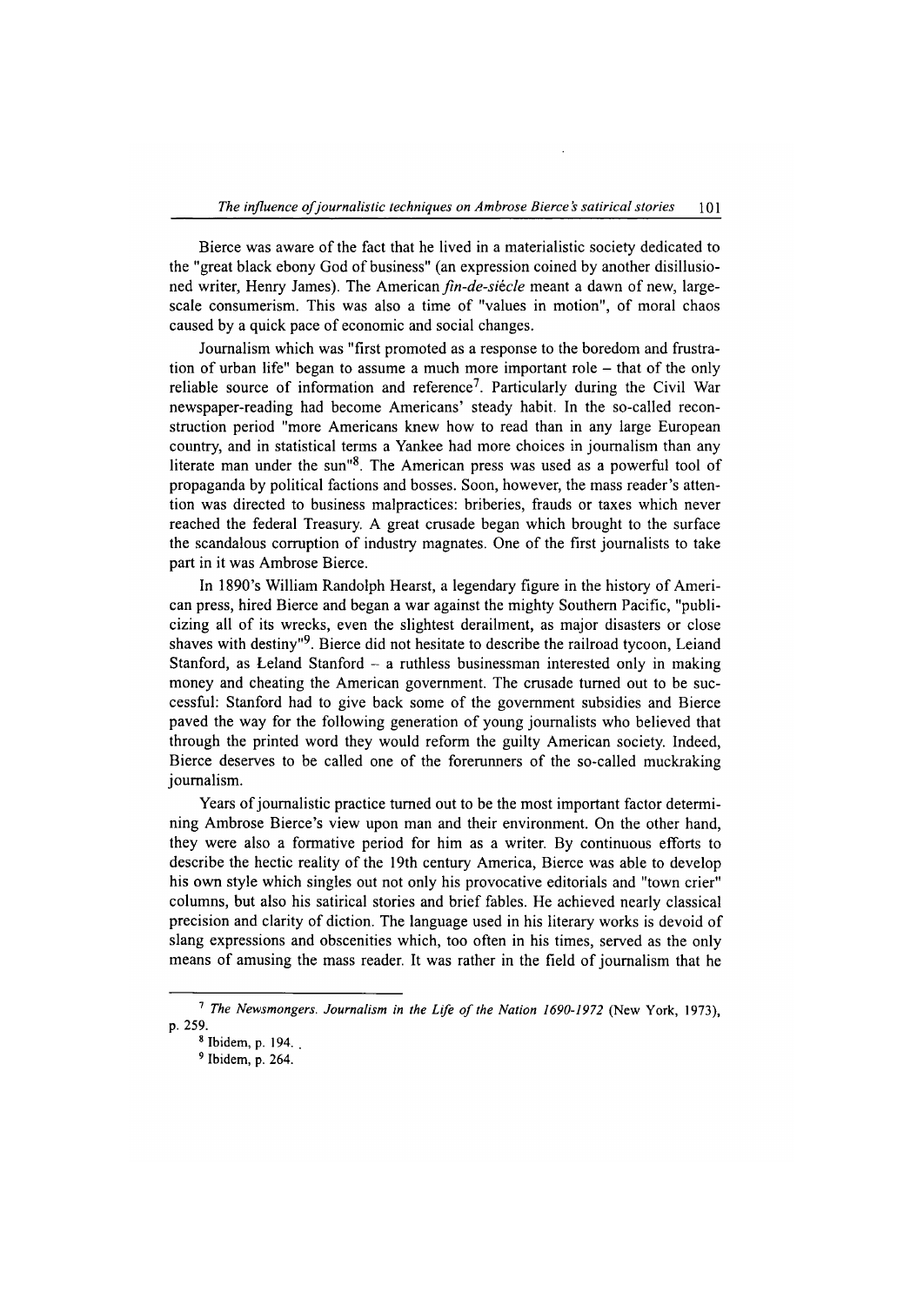showed his skill as a master of abuse, especially when describing the hypocrisy and corruption of local celebrities.

Critics who analyzed or provided scanty comments upon Bierce's satirical stories rarely took into consideration the obvious link between his literary and journalistic works. It could be argued, however, that most of the satirist's "negligible stories" were written in accordance with typically journalistic techniques and it is only the fictitiousness of the presented world and the first person narration that distinguishes them from cover stories devoted to murders in the cities of 19th century America. Sadly, brute episodes which can be found in Bierce's satirical stories do not differ from the headlines of daily newspapers published during that period. "Indeed, there was plenty of crime and violence in American life so that the problem in metropolitan newspaper offices was not how to report all the news, but how to fit a day's events into five or six columns, after the classified ads before the patentmedicines ones"<sup>10</sup>.

Bierce wrote his editorials and satirical sketches during a time when truly modem journalism only started to develop. For example, the technique of interview was used in the United States for the first time in 1858. After the Civil War editors and reporters began to excel in seeking out the sensational, in shocking people with detailed accounts of homicides, robberies or court trials, or political and financial scandals. The tendency to present events in an exaggerated, out-of-proportion way and a constant attack upon the reader's nerves proved to be a highly effective strategy.

A real revolution took place as far as the organization of paragraphs in cover stories was concerned. In order to attract the mass reader, reporters began their articles with the so-called "lead"  $-$  an introduction which briefly suggested the content of the whole story which, in turn, was ended with a carefully chosen summing-up sentence  $-$  usually a surprising twist modifying the reader's attitude or expectations toward the journalistic text.

Interestingly enough, such structural techniques can be found in most of Bierce's satirical stories. Let us consider for example *The City of the Gone Away*, the story about a man who established a cemetery where he was supposed to bury "burdensome invalids", "wealthy testators whose legatees were desirous to come by their own  $[...]$ , wives of husbands ambitious to remarry", etc.\* In the end it turns out that his prosperity was a result of selling cadavers to medical colleges and producing soap out of human remains. The very beginning of the story suggests that the narrator will resort to dishonest practices:

**<sup>10</sup> Ibidem, p. 163.**

**<sup>\*</sup> All quotations come from** *The Complete Short Stories of Ambrose Bierce* **compiled with commentary by Ernest Jerome Hopkins (Lincoln and London, 1984).**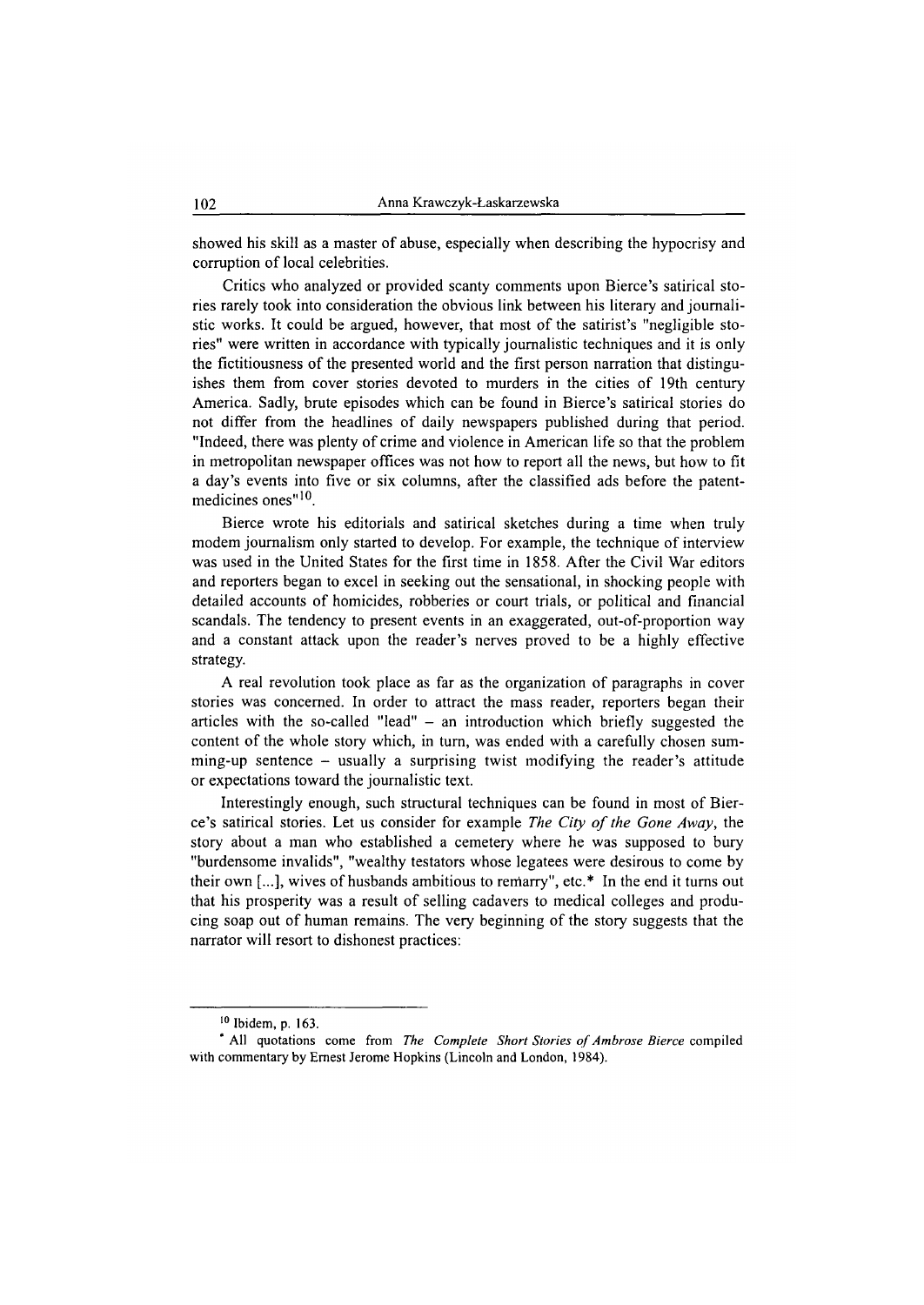I was bom of poor because honest parents, and until I was twenty-three years old never knew the possibilities of happiness latent in another person's coin. At that time Providence threw me into a deep sleep and revealed to me in a dream the folly of labor.

The summing-up paragraph brings the shocking and ironical denouement:

As to the rest, 1 had owned and operated the most extensive and thoroughly appointed soapworks in all the country. The excellence of my "Toilet Homoline" was attested by certificates from scores of the saintliest theologians, and I had one in autograph from Badelina Fatti the most famous living soaprano.

Another tale, *A Revolt of the Gods*, is constructed in a similar way and, despite the improbable content and facetiousness, in parts it bears an astonishing resemblance to social reportage which is still popular among the  $20<sup>th</sup>$  century readers all over the world. The story deals with an insurrection of hungry cats which "held a massmeeting and marched in procession through the streets, swearing and spitting like fiends" because the narrator's mother  $-$  an owner of the only shop in the city selling cats' meat - refused to sell the food until her husband could be reemployed as "a deodorizer of dead dogs". At the very beginning of the story the narrator describes the professions of his parents and regretfully observes:

They did not live happily; the difference in social rank was a chasm which could not be bridged by the vows of marriage. It was indeed an ill-assorted and most unlucky alliance; and, as might have been foreseen, it ended in disaster.

The concluding paragraph provides an unexpected perspective to the whole story:

The stirring events of those few days constituted my industrial education, and so well have I improved my advantages that I am now Chief of Misrule to the Dukes of Disorder, an organization numbering thirteen million American workingmen.

Having read this passage, one might be tempted to state that, occasionally, some very realistic concepts flash through the totally improbable story. On the whole, however, the world described in *A Revolt of the Gods* and in most of Bierce's satirical stories is "unreal". It almost seems that the reader is purposefully alienated from the characters and situations in Bierce's tales. This carefully planned unfamiliarity brings inevitable associations with the dramatic technique of *Verfremdungseffekt* used by Bertolt Brecht in his 20<sup>th</sup> century plays. However, a closer look at those tales reveals the writer's skill in presenting a frighteningly coherent "reality". The word "coherent" does not exclude the possibility of saying that the story and its characters are unbelievable. What counts is Bierce's successful game with the reader who is compelled to recognize this autonomous, fictitious world.

The magical effect  $-$  the improbable becomes credible  $-$  is usually achieved through the first person narration. The narrator invariably takes part in the related events, most often as one of the malefactors, and although he can sometimes be referred to as a psychopath (after all, he commits singularly hideous crimes), his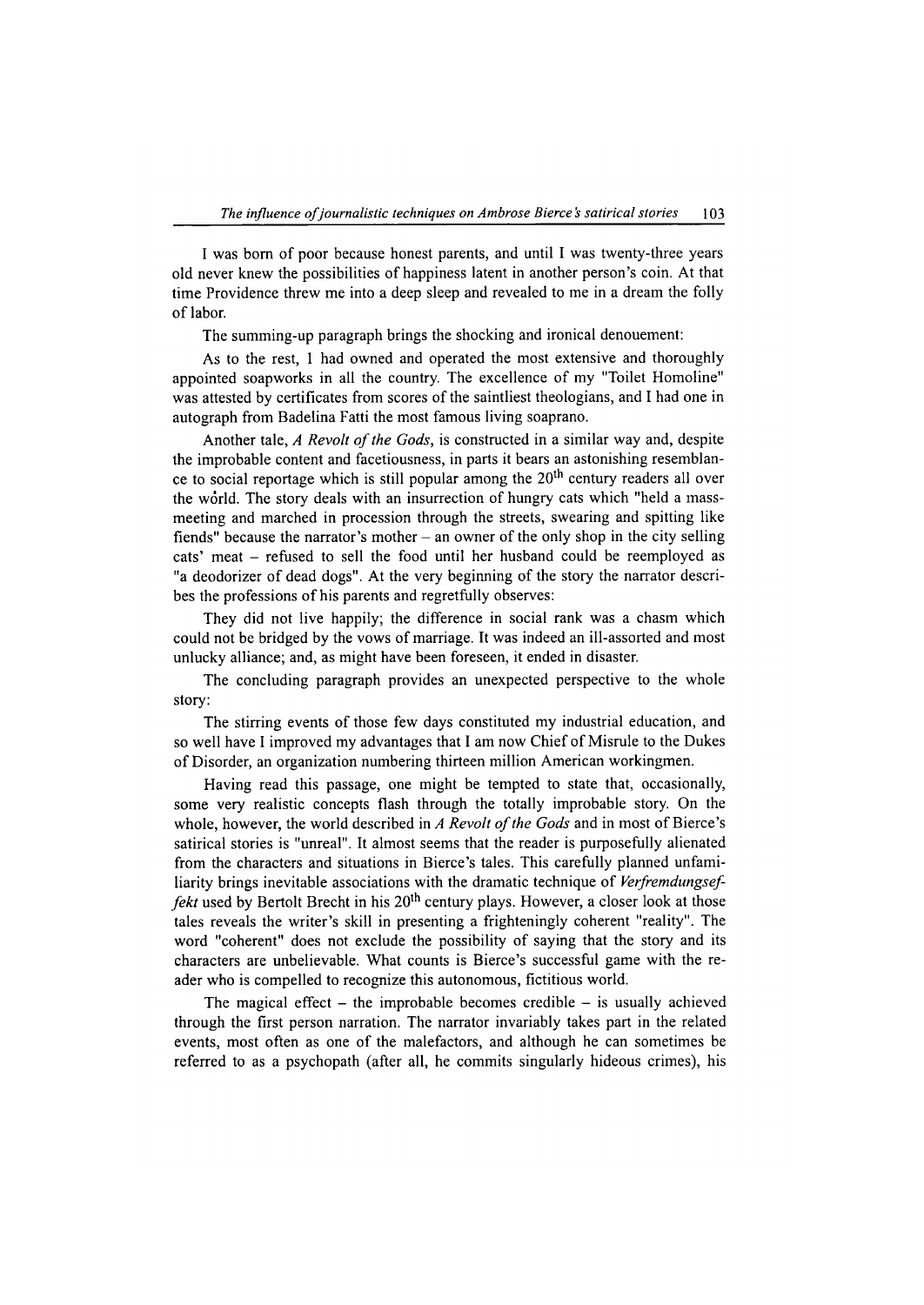motivation is perfectly understandable to the reader who belongs to the so-called normal world. Bierce's satirical purpose is evident - the structure of his tall tale stories is dependent on and unified by the presence of degenerate characters whose mean acts are paralleled by the crimes described in nonliterary circumstances by "real" newspapers and discussed by the reader in everyday life.

In a sense, Bierce equates the narrator and the reader by presenting incredible villains whose crimes are credible and easy to explain because they do not differ from the practices of some murderers living in the nonfictitious society. Bierce's provocation consists in caricaturing the social order as if it were presented in a distorted mirror.

It is true that some of the satirical stories written by Bierce are not that bitter and sarcastic. In fact, a few of them do not deal with murders, robberies or corruption. Nevertheless, the writer's game with the reader is essentially the same: the fictitious world is usually filtered through solely by the narrator, and this pattern is rarely abandoned in the "negligible stories". A change of literary strategy can be treated here rather as an exception to the rule, and sometimes it spoils the writer's intention and the artistic effect he wanted to achieve. This happens in the case of *A Cargo of Cat* – a story which seems to be an unconvincing mixture of a journalistic account and a typical tall tale. A careful analysis of the tale in question leaves some doubts as to whether its numerous stylistic incongruities are deliberate or unintended.

The story deals with unexpected consequences of transporting too many cats below the deck of one ship. Some of the animals get swollen because of sea water, explode into the air and then fall down on the deck of the ship, strike up a "hymn" (their "concert" lasts many days), and spring "spitting into the sea" in order to reach the African shore. The resume of the story suggests that *A Cargo o f Cat* belongs to the tradition of a tall tale  $-$  a genre which was immensely popular with the Western American audience. But the narrator does not present the exaggerated content in the deadpan manner (a characteristic feature of a good tall tale) so that the reader or hearer could fall for his hoax (another proof that the story is an effective tall tale). Instead, he is fall of ironical detachment which undermines the credibility of *A Cargo of Cat.* This is, for instance, how he describes the "smooth, square column of cat":

I have stood at Naples and seen Vesuvius painting the town red - from Catania have marked afar, upon the flanks of AEtna, the lava's awful pursuit of the astonished rooster and the despairing pig. The fiery flow from Kilauea's crater, thrusting itself into the forests and licking the entire country clean, is as familiar to me as my mother-tongue. I have seen glaciers, a thousand years old and quite bald, heading for a valley full of tourists at the rate of an inch a month. I have seen a saturated solution of mining camp going down a mountain river, to make a sociable call on the valley farmers. I have stood behind a tree on the battle-field and seen a compact square mile of armed men moving with irresistible momentum to the rear. Whenever anything grand in magnitude or motion is billed to appear I commonly manage to beat my way into the show, and in reporting it 1 am a man of unscrupulous veracity; but 1 have seldom observed anything like that solid gray column of Maltese cat!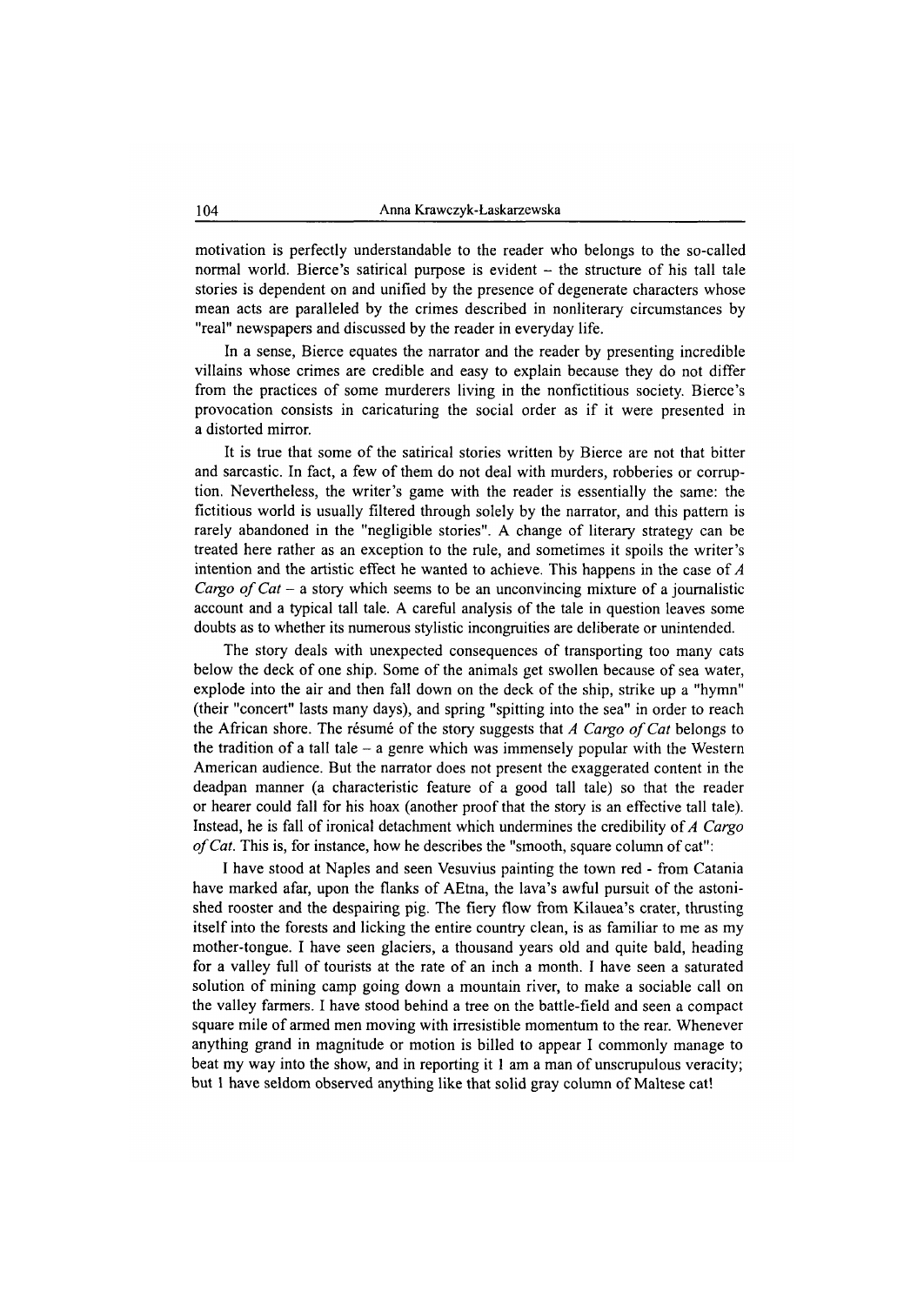Usually, the source of humor in Bierce's stories is in the very improbability of a given situation. It seems that the narrator in *A Cargo o f Cat* usurps the role of a comic but his satirical intrusions lessen the coherence and the humorous effect of the tale:

"Captain Doble", I said, respectfully touching my hat, which was really not worthy of respect, "this floating palace is afflicted with curvature of the spine and is likewise greatly swollen".

Without raising his eyes he courteously acknowledged my presence by knocking the ashes from his pipe.

"Permit me, Captain", I said with simple dignity, "to repeat that this ship is much swollen".

"If that is true", said the gallant mariner, reaching for his tobacco pouch, "I think it would be as well to swab her down with liniment. There's a bottle of it in my cabin. Better suggest it to the mate". [...]

Sadly and silently I turned from that obdurate man and walked forward.

Strikingly, the narrator's account oscillates between a literary description:

The ship's fastenings were all giving way; the water on each side was lashed into foam by the tempest of flying bolts that she shed at every pulsation of the cargo. She was quietly wrecking herself without assistance from wind or wave, by the sheer internal energy of feline expansion.

and a journalistic account:

On the 16th day of June, 1874, the ship *Mary Jane* sailed from Malta, heavily laden with cat. This cargo gave us a good deal of trouble. It was not in bales, but had been dumped into the hold loose. Captain Doble, who had once commanded a ship that carried coals, said he had found that plan the best.

On the other hand, the narrator is not a sailor on the ship and he admits that his interest in the whole event is primarily journalistic. Knowing Bierce's ambiguous attitude towards journalism, it is possible to assume that he created his unconvincing narrator deliberately, in order to ridicule the style of writing often found in newspapers or magazines. The phrases used by the narrator are occasionally marred by journalese, e.g. "The southern extension of Italy, as every schoolboy knows, resembles in shape an enormous boot". However, *A Cargo of Cat* is not only a burlesque, a parody of linguistic cliches and rhetorical devices used by journalists. It is important to note that the story gets plausible in those parts which draw on the tall tale tradition, for example when some pseudo scientific and at the same time exhilarating assumptions are made:

You have seen a dead cat in a pond: you remember its circumference at the waist. Water multiplies the magnitude of a dead cat by ten.

Five out of the twenty-three "negligible tales" are linked with the world of journalism as far as their subject-matter is concerned. The writer presents editors, reporters and newspapers in a grotesque way, openly ridiculing their partisanship,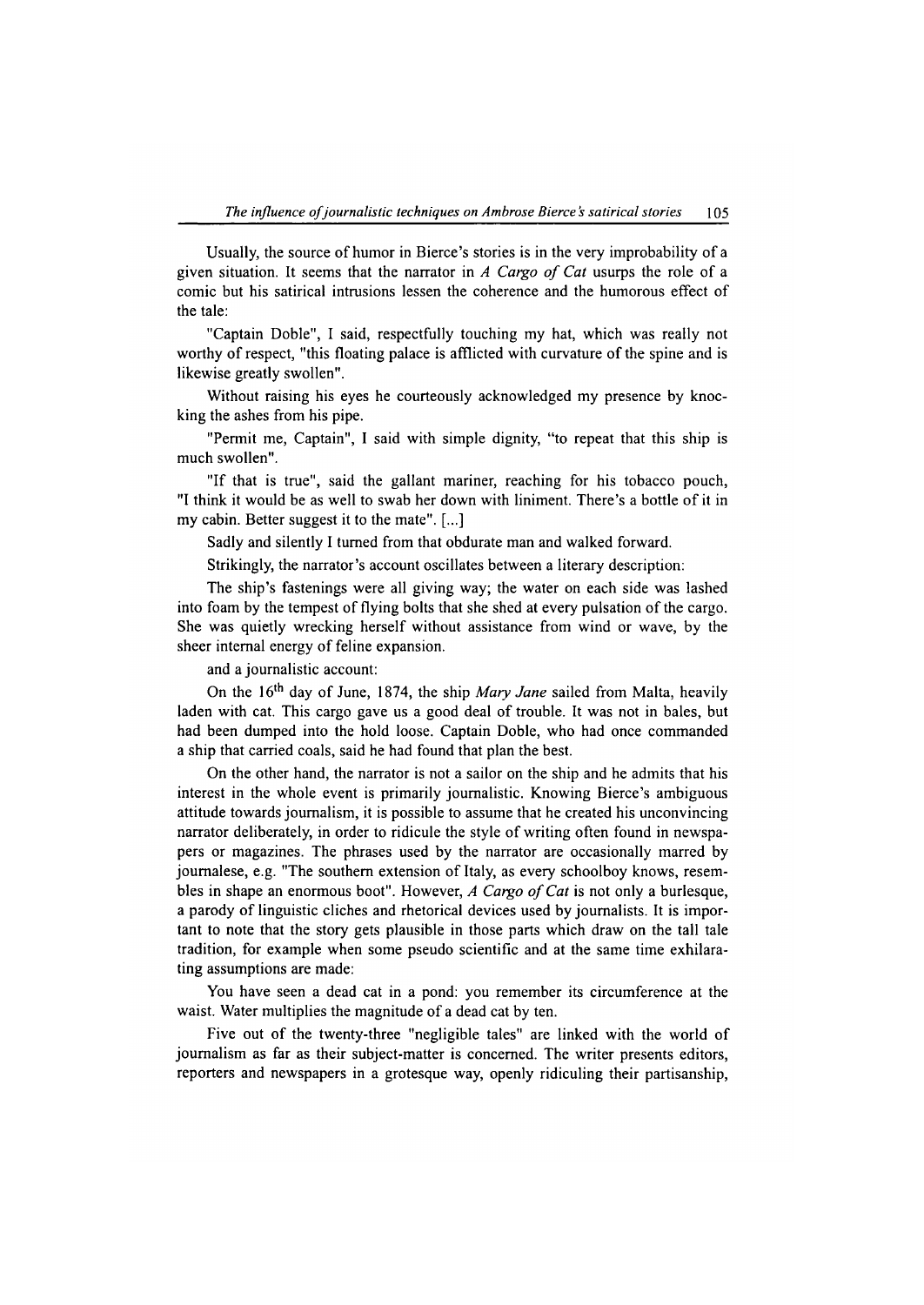corruption and lack of reliability. Bierce, a journalist himself, does not hesitate to suggest that what the press has to offer is a great cynical humbug created only to deceive readers and procure power for political bosses financing it. The ethical principle of professional and honest journalism  $-$  to act for the good of the whole society - is virtually nonexistent in the practices of Bierce's characters. "Mr. Masthead, Journalist", another "journalistic" story by Bierce, leaves no doubts as to the actual function of the press:

While I was in Kansas 1 purchased a weekly newspaper – the *Claybank Thundergust of Reform*. This paper had never paid its expenses; it had ruined four consecutive publishers; but my brother-in-law, Mr. Jefferson Scandril, of Weedhaven, was going to run for the Legislature, and I naturally desired his defeat; so it became necessary to have an organ in Claybank to assist in his political extinction. When the establishment came into my hands, the editor was a fellow who had "opinions", and him I at once discharged with an admonition. I had some difficulty in procuring a successor; every man in the county applied for the place.

The hired editor decides to denounce Mr. Scandril as a demagogue the degradation of whose political opinions was only equaled by the disgustfulness of the family connections of which those opinions were the spawn! The narrator feels rather uneasy about this editorial and points out to Mr. Masthead that it had never been the policy of the *Thundergust* to attack the family relations of an offensive candidate, although this was not strictly true.

The story ridicules some rhetoric devices used by the press propagandists during the election campaigns in America. One of the editorial articles by Mr. Masthead is published under the title *Invigorating Zephyrs.* The author's militant attitude is blended with a sense of mission and moral justification: "Last week we declared our unalterable opposition to the candidacy of Mr. Jefferson Scandril, and gave reasons for the faith that is in us. For the first time in its history this paper made a clear, thoughtful, and adequate avowal and exposition of eternal principle!" Any arguments contrary to Mr. Masthead's views are described by him as being "raised [...] by dogs of political darkness".

In *Corrupting the Press* similar irony and disillusionment with the world of journalism are voiced. The very title of the story reveals its content. The narrator this time a member of a political faction  $-$  takes active part in trying to "convince" the editor of a local newspaper that the latter should back up the interests of the party:

When Joel Bird was up for Governor of Missouri, Sam Henly was editing the Berrywood *Bugle;* and no sooner was the nomination made by the State Convention than he came out hot against the party. He was an able writer, was Sam... and the lies he invented about our candidate were shocking! That, however, we endured very well, but presently Sam turned squarely about and began telling the truth.

This was a little too much; the County Committee held a lusty meeting and decided that it must be stopped; so I, Henry Barber, was sent to make arrangements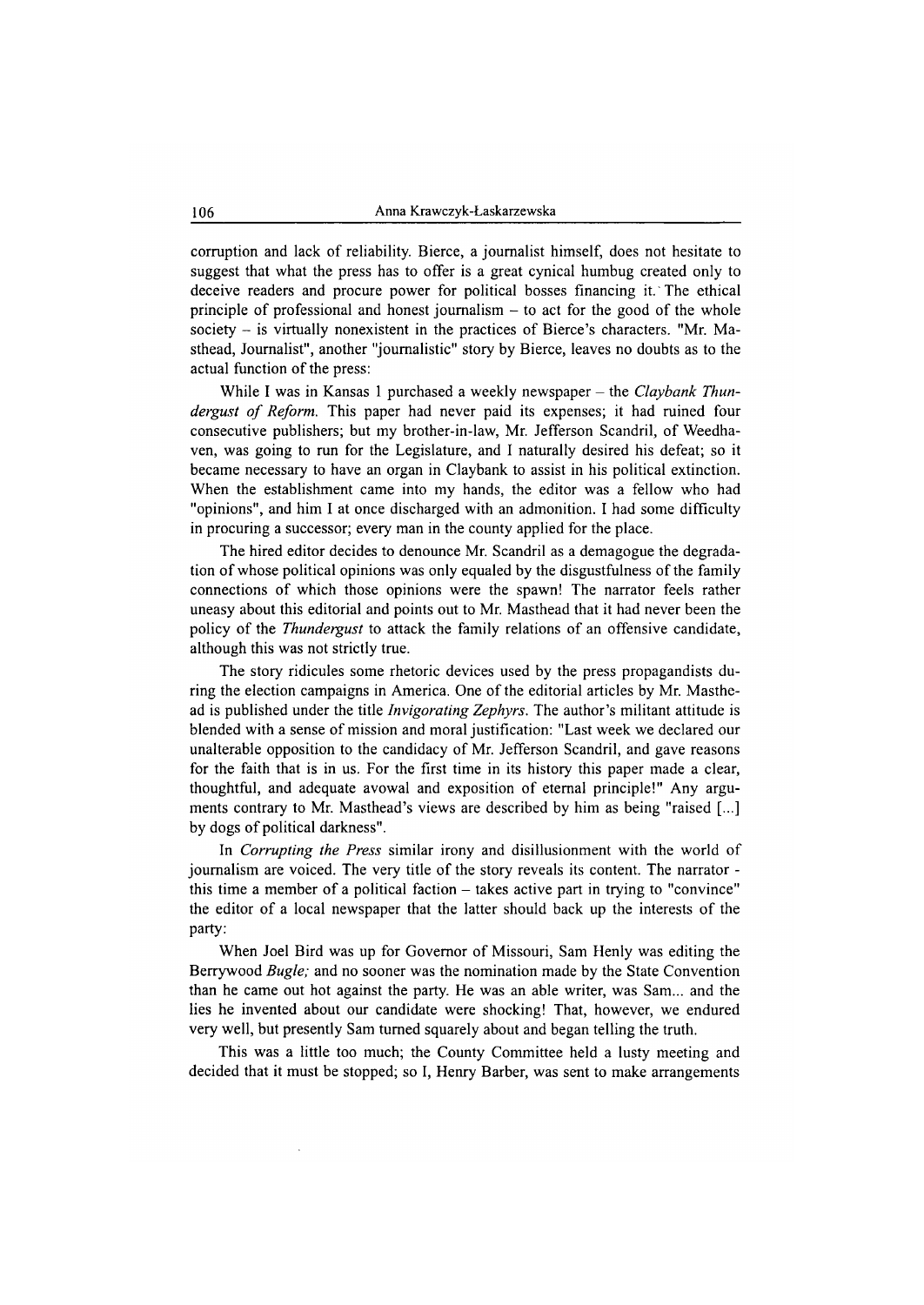to that end. I knew something of Sam: had purchased him several times, and I established his present value at about one thousand dollars.

"Base Endeavor to Bribe the Editor of this Paper with *a Twenty-Dollar Note!",* as one of the headlines quoted in the story goes, turns out to be unsuccessful. A chain of unexpected events follows, as a result of which the narrator is forced to leave the city and has to give up looking after his "political and material interests there".

*Why I Am Not Editing "The Stinger"* deals with another subject – a revenge taken by a man who feels insulted by an article devoted to him by J. Munninglut, the "Stinger" editor. For several days, the man occupies the "Stinger" office, terrorizes the newspaper's staff with a bull dog and keeps waiting for the thoughtless editor. Finally, he decides to leave and installs a shotgun in front of the "Stinger" office, probably in order to blow the building into pieces.

The frightened editor never shows up in the office and finds numerous excuses for avoiding the hero of his article. He even moves to another apartment and, in a letter to the proprietor of the "Stinger" office suggests hiring another editor "for, say, fifty years".

The story consists of sixteen notes exchanged between the alarmed proprietor, the editor, the bookkeeper, and the foreman of the staff during the intruder's presence in the office. This structure, quite unusual in Bierce's short forms, builds up the climax and creates constant suspense in the story. The most ironical fragment of *Why I Am Not Editing "The Stinger"* is the one in which the editor asks the newspaper proprietor the following question: "Do you happen to remember how Dacier translates *Difficile est proprie communia dicere?* I've made a note of it somewhere, but can't find it".

Characteristically, the satirical piece only mirrors the situations which often took place in 19th century America. As there was no strictly established press law at that time, journalists often felt free to publish unconfirmed information or personal attacks on politicians, financiers, artists. In return, they had to be prepared for their targets' revenge (most often, there was no other way to settle the heated dispute between the two interested parties). According to Robert Rutland, a press historian, "a search of the files of the New York *Herald,* Washington *Globe,* Louisville *Journal,* or Richmond *Enquirer* for the period reveals the politicians, lawyers, farmers, salesmen, sailors, and a wide cross-section of American manhood often resorted to the gun or cane when they believed their pride had been injured or their pocketbooks abused"1'.

The two remaining "journalistic" stories deserve to be treated as particularly strong satires on the manipulative techniques of the press. *The Bubble Reputation (How Another Man s Was Sought and Pricked)* is a quasi-supematural tale set "in a 1

**<sup>11</sup> Ibidem, p. 162.**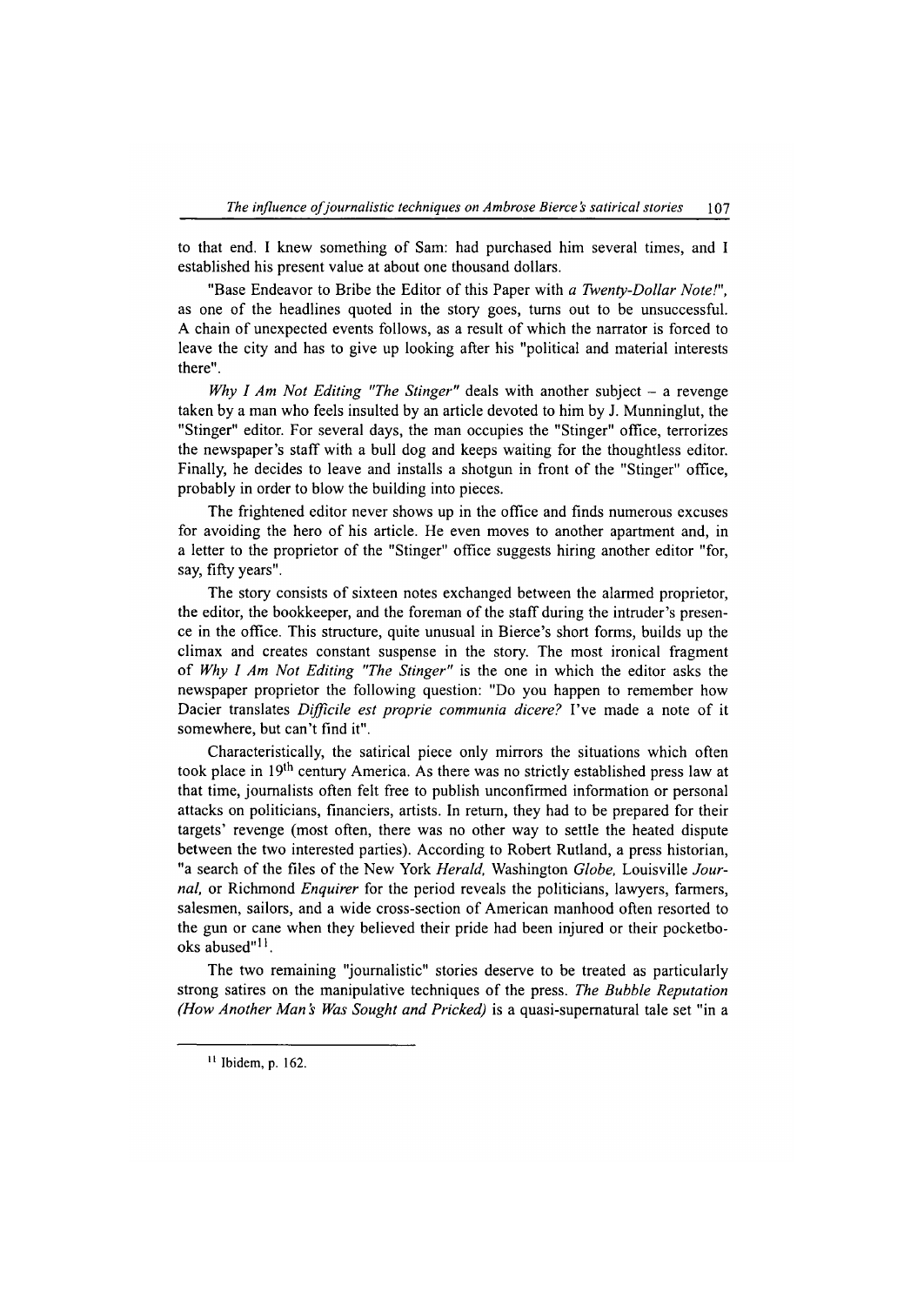stormy night in the autumn of 1930" (Bierce wrote it in 1880). It deals with dead inhabitants of Sorrel Hill cemetery, specifically with the deceased editor of the San Francisco *Daily Malefactor* who orders his reporter to write about "one Inhumio's" "grossest outrages in the administration of the cemetery" (e.g. due to Inhumio's policy "males and females are permitted to occupy the same quarters, to the incalculable detriment of public morality"). A few days later, the *Daily Malefactor* publishes the young ambitious reporter's article full of scandalizing exclamations and exaggerated headlines. The description of the journalist in the story is humorous and at the same time ironical. He is said to have "a most uncanny and disquieting aspect". While walking among the graves of the cemetery, he wears

a long black cloak. Upon (his) head was a slouch hat, pulled down across the forehead and almost concealing the face, which was further hidden by a half-mask [...]. His arms were concealed, but sometimes he stretched out the right to steady himself by a headstone as he crept stealthily but blindly over the uneven ground. At such times a close scrutiny of the hand would have disclosed in the palm the hilt of a poniard, the blade of which lay along the wrist, hidden in the sleeve. In short, the man's garb, his movements, the hour - everything proclaimed him a reporter.

*The Little Story* refers to both literary and journalistic practices in 19th century America and mercilessly ridicules the taste of the reading audience. A probationary contributor reads a manuscript of his story about a poor girl begging in the streets of San Francisco to one of the editors of *The Expounder.* The story is constructed in the form of dialogue, which dramatizes the action and prepares the reader for the knocking-down ending. The reading of the little story is frequently interrupted by the editor's remarks. The editor is well aware of the fact that the story has been reworked many times and published in numerous newspapers and magazines, with minor corrections suited to the readers' potential reaction. The writer proudly admits: "this little story has never been rejected by any paper to which I have offered it. It gets better, too, every time I write it".

The girl from the tale dreams about food and suddenly her dream comes true – tons of different goods start pouring from the sky above. Ironically, the poor girl is dug up with the stuff After a while, she is uncovered by "the good merchants" who "arrived upon the scene" and took the goods to their own cellars and "nicely arranged them on their shelves, ready for sale to the deserving poor". "When they had got down to the wicked little orphan who had not been content with her lot some one brought a broom, and she was carefully swept and smoothed out".

Even more ironical twist occurs at the very end of the story when the girl's flattened body is carried to the coroner. That functionary's reaction is surprisingly reluctant:

with a deprecatory wave of his hand, he said to the man who was bearing her: "There, go away, my good fellow; there was a man here three times yesterday trying to sell me just such a map".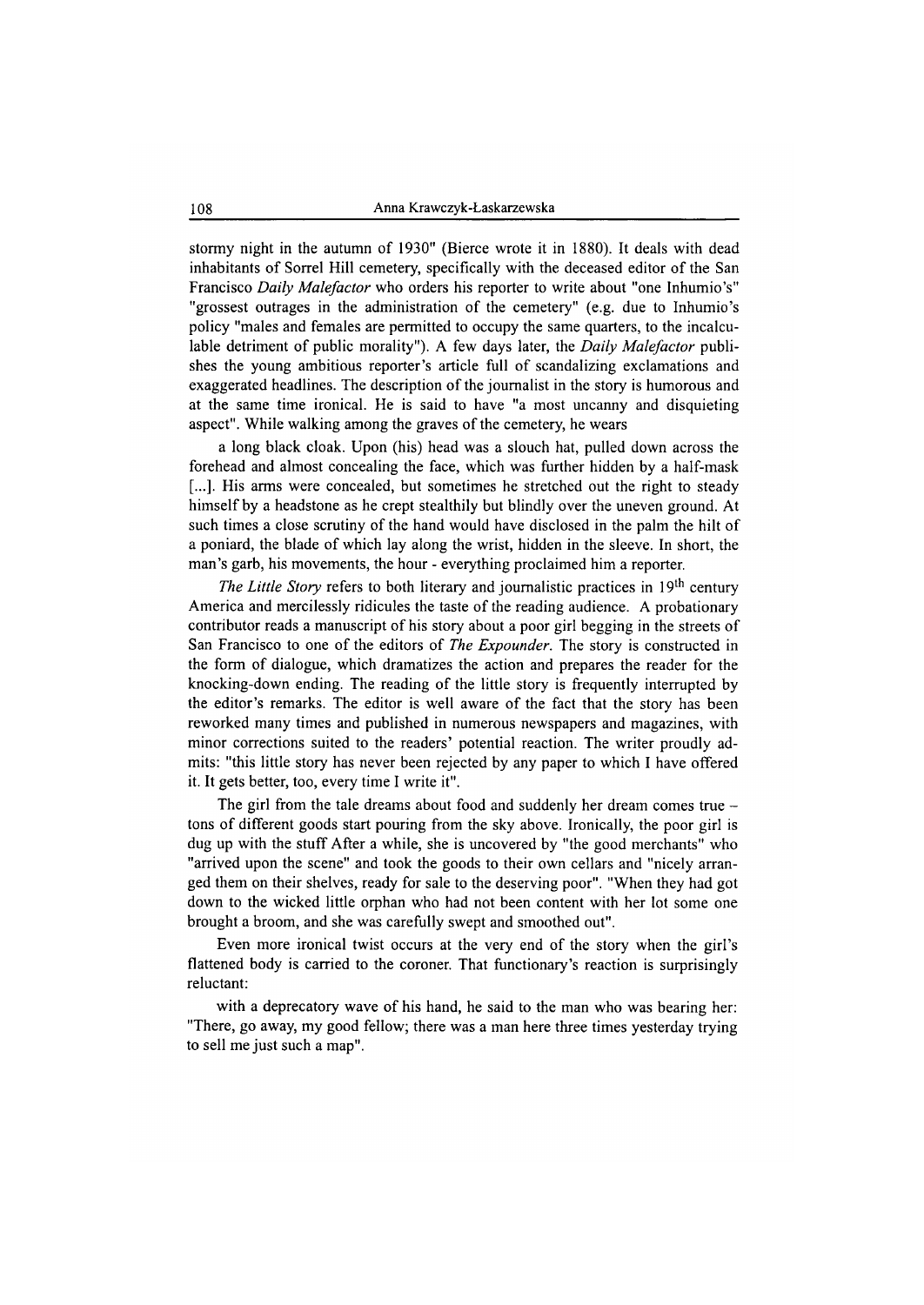Stylistically, *The Little Story* bears a striking resemblance to Jonathan Swift's *Modest Proposal* and is one of the few tales in which Bierce openly criticizes not only the principles cherished by the society of his time, but also the worsening life conditions and extreme poverty in his country. But such straightforwardness is  $\theta$ rarely found in Bierce's writings. He prefers satire to sentimentality and ironic detachment to careful examination of social irregularities.

Thanks to his journalistic experiences, Bierce was able to write innovative satirical stories which form a bridge between his war and horror stories and his newspaper articles. The twenty-three "negligible stories" show strong influence of journalistic style and topics cherished by the press. The sensational prevails in Bierce's short pieces; he stuffs them with blood and gore episodes so typical of the gutter press. At times, for example in *My Favorite Murder,* he delights in presenting some ghastly crime to the smallest detail, as if he wanted to discourage even the greatest fans of violence and brutality in print. On the other hand, he never hesitates to destroy the horrible effect by some tongue-in-cheek intrusions and slightly absurd comments.

Bierce's fictitious world is unified by stylistic devices which do not differ very much from those used in newspapers. He avoids flowery writing and if he inserts some long and complicated words, it is usually for the purpose of ridiculing a given character. He is very straightforward and he enjoys striking titles and linguistic puns. Such titles as *An Imperfect Conflagration, My Favorite Murder, A Shipwreckollection* or *Corrupting the Press* sound intriguing and are meant to draw the reader's attention, similarly to scandalizing headlines in popular magazines. The same purpose is achieved thanks to the singular structuring of his stories. Often they begin with a shocking confession or seemingly preposterous description; their denouement is usually ironical or brings some unexpected revelation.

It seems that the choice of journalese was highly suitable  $-$  it enabled Bierce to present reality in a distorted, out-of-proportion way and, at the same time, to tease and provoke the reader by creating a very ambiguous fictitious world. His vision of civilization constituted a decisive break with the sentimental and overtly hypocritical outlook offered by the majority of American writers at that time. And it is precisely this disregard for literary standards and conventions that prepared the reader for the "disgusting" black humor novels written in the sixties by such authors as Nabokov, Barth or Heller.

Ambrose Bierce published his *Collected Works* eighty five years ago when both the reading public and the critics were not prepared to appreciate his experiments with the short story form. His "rediscovery" started in the sixties but it was in the seventies that he won academic recognition and he continued to be read, translated and commented upon throughout the following decades. Characteristically, more and more attention is devoted to Bierce's satirical pieces which have been hitherto neglected or simply dismissed.